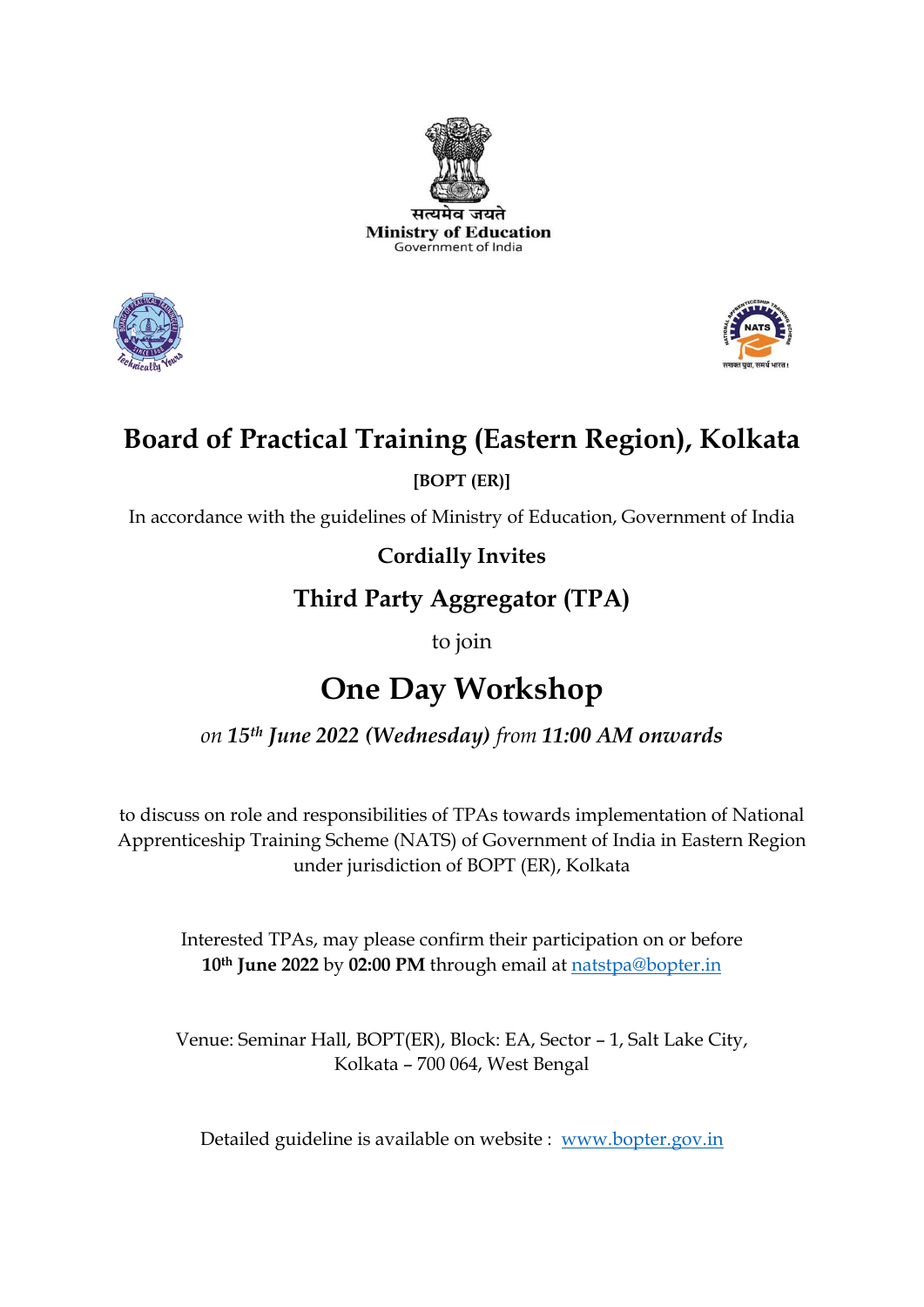#### **Guideline on empanelment of National Apprenticeship Training Scheme Third Party Aggregator (NATS TPA) under The Apprentices Act, 1961 as amended thereafter time to time for implementation in Eastern Regional States**

Presently about 35000 apprentices, Engineering Graduates and Diploma holders are undergoing Apprenticeship Training across the organizations in different sectors in the Eastern Regional States of the country under The Apprentices Act, 1961 as amended thereafter. Given the fact that every year about 3.5 Lakh Graduate and equal number of Diploma engineers are passing out from different Engineering and Polytechnic colleges in the States under the jurisdiction of BOPT (ER). Out of the 35000 apprentices, about 20% apprentices are in Central Public Sector undertakings/Central Govt. Departments and 10% apprentices are in State Public Sector Undertakings/State Govt. Departments and the balance about 70% are undergoing training in private corporate sectors.

There are about 12 lakh employees in Central Public Sector Undertakings / Central Govt. and Banking Sectors, even if these establishments engage apprentices upto the mandatory minimum of 2.5% of their total manpower strength, the number can reach to 30000. Beside the larger PSUs and Private Sector Industries, there are large number of establishments in MSME Sectors who also come under the ambit of the Act. But their participation in implementation of the Act has not been encouraging. There are multiple reasons behind this including inability to hire Training Officers/Staff, inadequacy of supporting staff to support activities involved with the Apprenticeship Training such as maintaining Contract of Apprenticeship, uploading Contract details on the portal etc. There are about 5 lakh MSMEs having 4 or more work force, even if each organization engages 1 apprentice, the number can be to the tune of 5 lakh. Therefore, there is a huge potential in Apprenticeship Training which remains untapped because MSMEs do not have adequate Staff to support activities involved with Apprenticeship Training.

With extension of the National Apprenticeship Training Scheme (NATS) for another 5 years and inclusion of Non-Engineering Graduates such as B.A, B.Sc, B.Com, BBA etc. under the purview of NATS, the supply volume is expected to rise manifold. As a part of the outcome, the target for BOPT (ER) for the coming years is also likely to increase gradually to around 1 Lakh apprentices in next three years time.

To facilitate the Industry (specially MSMEs) to undertake Apprenticeship program as mandated under The Apprentices Act, 1961, a provision has been made under Section 8(2) of the said Act which enables several employers to join together either themselves or through an agency approved by the Apprenticeship Adviser for providing Apprenticeship Training to the apprentices under them accordingly to the guidelines issued from time to time by the Government.

Therefore, BOPT (ER) intends to support MSMEs and other establishments by providing them facility of Third Party Aggregator (TPA) and encourage them to engage qualified youth for Apprenticeship Training in accordance with the provisions of the Act.

The MSDE who has a larger stake in implementation of The Apprentices Act has already empaneled about 100 TPAs throughout the country for scaling up the current activities.

#### **Intent of BOPT(ER) for associating with TPAs**

Objective: About more than 1 Lakh companies especially MSMEs having operation in Eastern Region are still uncovered. These companies primarily require General Stream Graduates for their operations. These companies may be due to smaller in size or non-availability of organized HR department, not able to get on board on NATS and contribute to the scheme. Many a times mobilization of appropriate resources (Students) is also stated to be a major hurdles in implementation of NATS in these establishments. BOPT intends to bring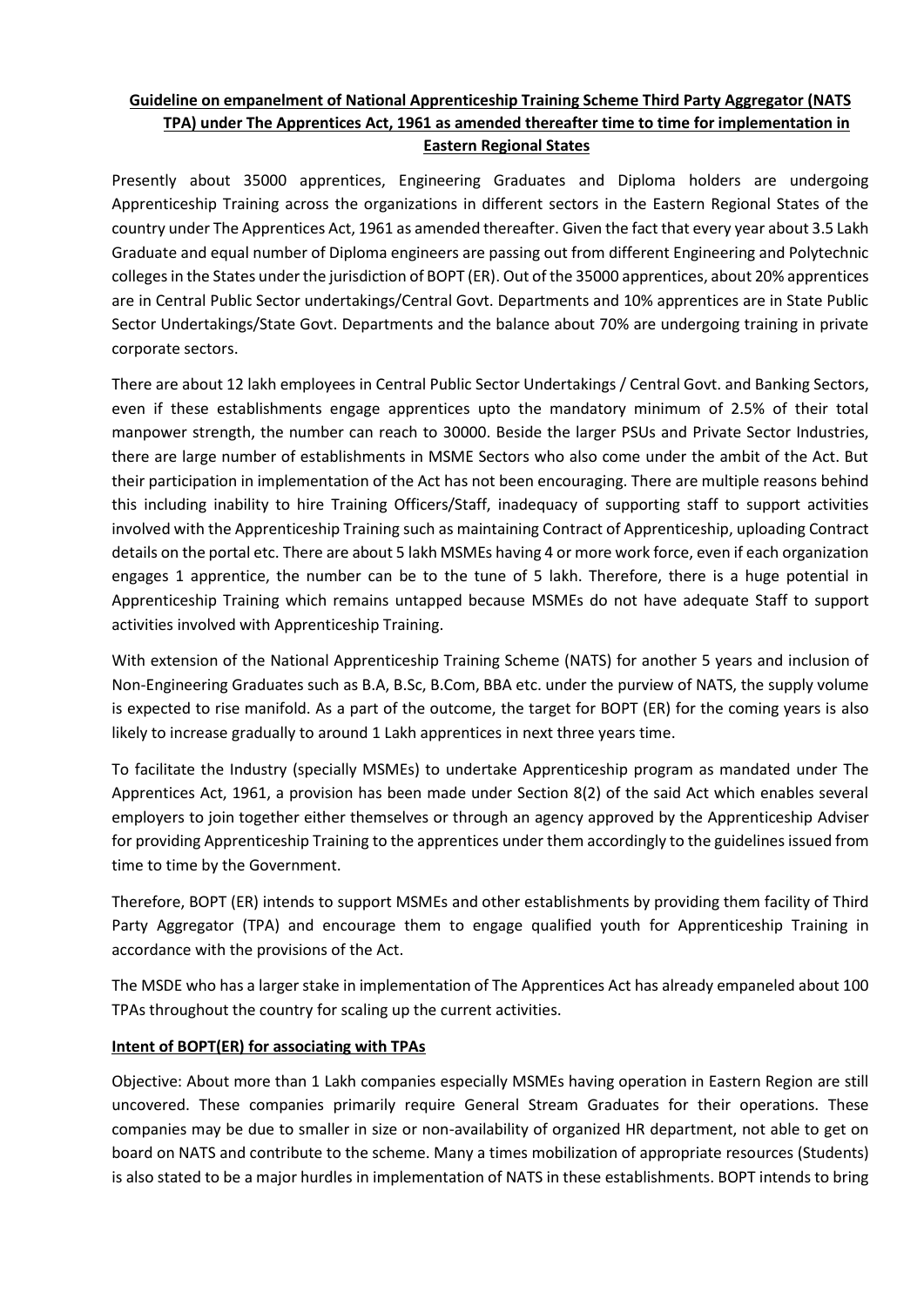all these uncovered establishments on board to NATS through empanelment of TPAs and thereby placing apprentices to the tune of more than 1 Lakh in these establishments.

For TPAs already functioning in other similar schemes of Central Govt. or any other agencies intending to function as NATS TPA, must have letters of understanding/support preferably from all such uncovered/unregistered establishments (support establishments) in NATS.

- i) The supports establishments must have atleast one branch office/unit of its establishment located in the Eastern Region.
- ii) The NATS TPA must submit support letter of minimum 5 establishments within 15 days of issuance of provisional empanelment letter issued by BOPT(ER) and by end of first 60 days they must submit support documents of minimum 10 establishments.
- iii) The NATS TPA must have adequate resources and strategies to mobilize different category of students matching with the demand of support establishments.
- iv) The NATS TPA must fulfill all the eligibility requirements mentioned below.
- v) The NATS TPA must be able to generate engagement viz. a viz. creation of Contract of Apprenticeship of minimum 1000 apprentices on a moving average every month from the date of issuance of provisional empanelment letter.

The NATS TPA must go through the "ROLE OF NATS TPA" along with the selection criteria available on our website **www.bopter.gov.in.**

#### **ELIGIBILITY FOR NATS TPA**

Institutions / Organizations fulfilling all the following criteria can apply for empanelment as NATS TPA-

- a) Institution/Organization must be registered as a Company/Partnership or Proprietary Firm/Trust/Society/NGO/Industry Association or Chamber.
- b) Institution/Organization with at least 1 year of experience of working in the area of Industrial training/skilling/education/placement/non-profit activities/working as an registered industry association or chamber.
- c) Institution/Organization must have a registered office (with an expert team and sufficient infrastructure in place at its Head Quarters/Branch so as to be able to coordinate for running of an apprenticeship program).
- d) Institution/Organization must have exposure in mobilization of qualified youth for skilling interventions, facilitating wage / self-employment or involved with non-profit activities pertaining to social/community development.
- e) Institution/Organization must furnish letters of support within 60 days of empanelment from at least 10 establishments wanting to engage apprentices stating that they are willing to appoint the applicant institution/organization as a NATS TPA and NATS TPA must be able to create minimum 1000 Contract of Apprenticeship on a moving average per month during six months from the date of issue of provisionally empaneled letter to continue further.
- f) Institution/Organization or any of its related concerns applying for empanelment should not have been blacklisted by any organization and must self-declare the same in the prescribed template.
- g) Agencies fulfilling above criteria must apply online. Selected agencies will be empaneled initially for a period of 6 months. Based on their performance during 6 months further extension may be awarded.

#### **SELECTION PROCESS FOR NATS TPA**

a) The application can be made online on this office website [www.bopter.gov.in](http://www.bopter.gov.in/) and submit the same with following documents-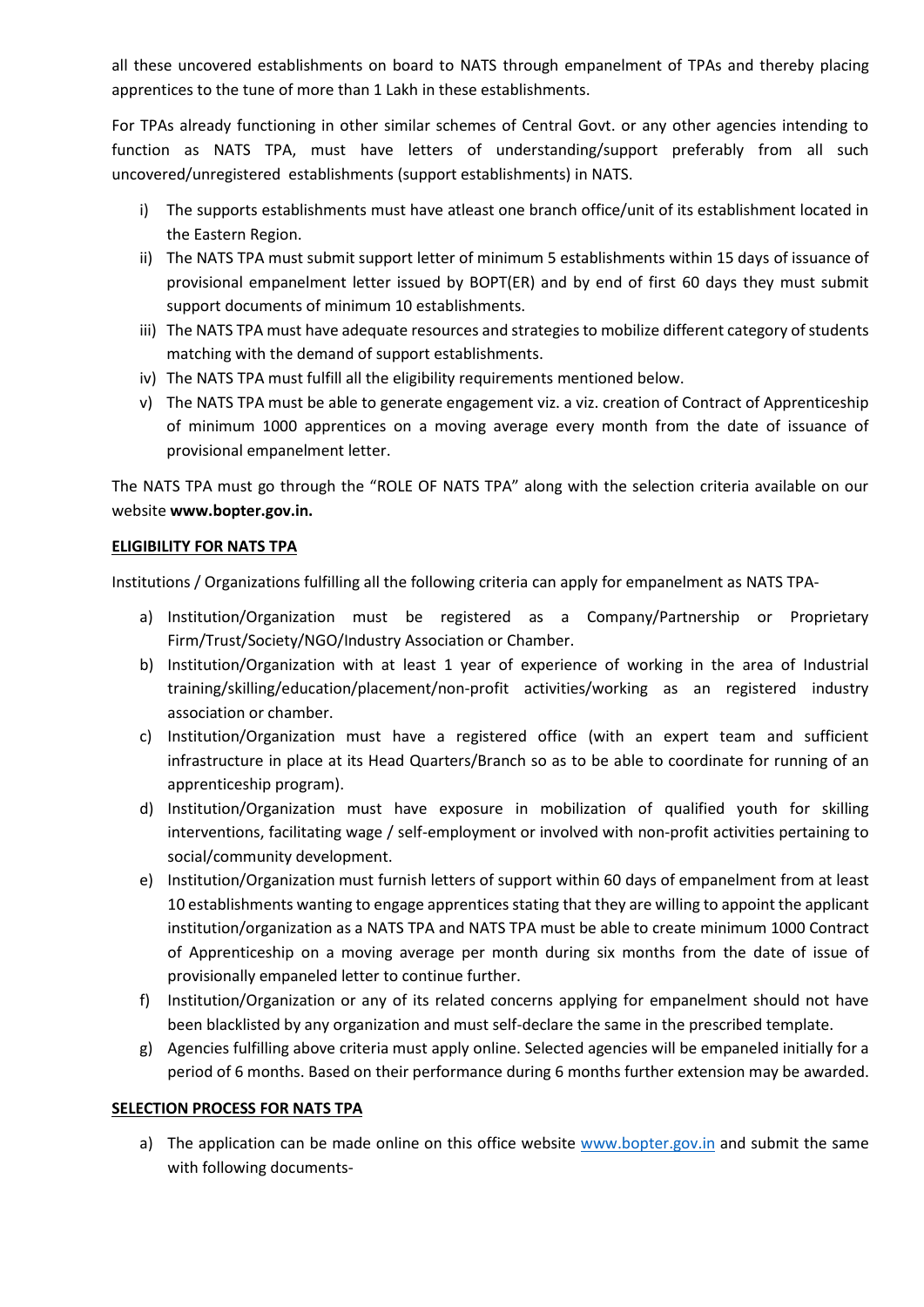- i) Registration documents.
- ii) Documents to establish conditions under paras b to d above.
- iii) Letters of support from at least 5 establishments wanting to engage apprentices stating that it is willing to appoint the applicant Institution/Organization as NATS TPA and create minimum 1000 Contract of Apprenticeship per month on moving average basis during 6 months period.
- iv) Self-declaration Form duly filled in stating that it has not been blacklisted by any other organization.
- v) Applicant Institution/Organization can apply for provisional empanelment through link on official website i.e. [www.bopter.gov.in](http://www.bopter.gov.in/)
- b) Applications will be scrutinized by the constituted Committee at BOPT (ER) to ascertain the fulfilment of eligibility criteria. The applications found eligible will be informed of the same by BOPT (ER).
- c) The committee may if it deems if refer the applications to the Ministry of Education or the State Agencies for field verification.
- d) The committee may also if deem fit invite the short listed applicant to give a presentation before it on a pre-fixed date.
- e) The committee reserves the right to accept/reject any/all of the applications and the decision of the committee shall be final and binding. The decision of the committee will be communicated to the applicant institution/organization by posting on the website [www.bopter.gov.in.](http://www.bopter.gov.in/)

#### **TERMS AND CONDITIONS OF EMPANELMENT AS NATS TPA**

- a) Institution/Organization will be empaneled for a period of 6 months initially, terms of which may be extended based on the satisfactory performance.
- b) Performance of the institution/organization empaneled as NATS TPAs will be reviewed on a periodic basis.
- c) BOPT (ER) will have the right to remove any institution/organization from the empaneled list at any time in cases where it is satisfied that the performance of the said institution/organization as NATS TPA is not satisfactory.
- d) BOPT (ER) also reserves the right to modify the terms and conditions for empanelment of institution/organization from time to time and such modified terms shall be binding on the empaneled institution/organization.
- e) The empaneled institution/organization are expected to maintain a high level of professional ethics and not act in any manner, which is detrimental to the interest of the NATS, BOPT/ Central Govt./State Govts. Or its allied departments/organizations like DGT/NSDC/SSDMS/MSDE.

This document and other related information with regard to NATS TPA and link to apply are uploaded on the website [www.bopter.gov.in](http://www.bopter.gov.in/) under the link Career "Empanelment of NATS TPA".

#### **ROLE OF NATS TPA**

- a) To mobilize and counsel new establishments in the States under the jurisdiction of BOPT (ER) to engage apprentices to a minimum of 10 establishments and minimum 1000 Contract of Apprenticeship moving average per month during 6 months.
- b) To mobilize and counsel eligible candidates to undergo apprenticeship trainings.
- c) To match the demand of establishments for apprentices with the eligible candidates desiring to undergo apprenticeship program.
- d) To assist the establishment in selection and engagement of apprentices.
- e) To upload contracts of apprenticeship on the apprenticeship portal on behalf of the establishment for registration by Apprenticeship Adviser.